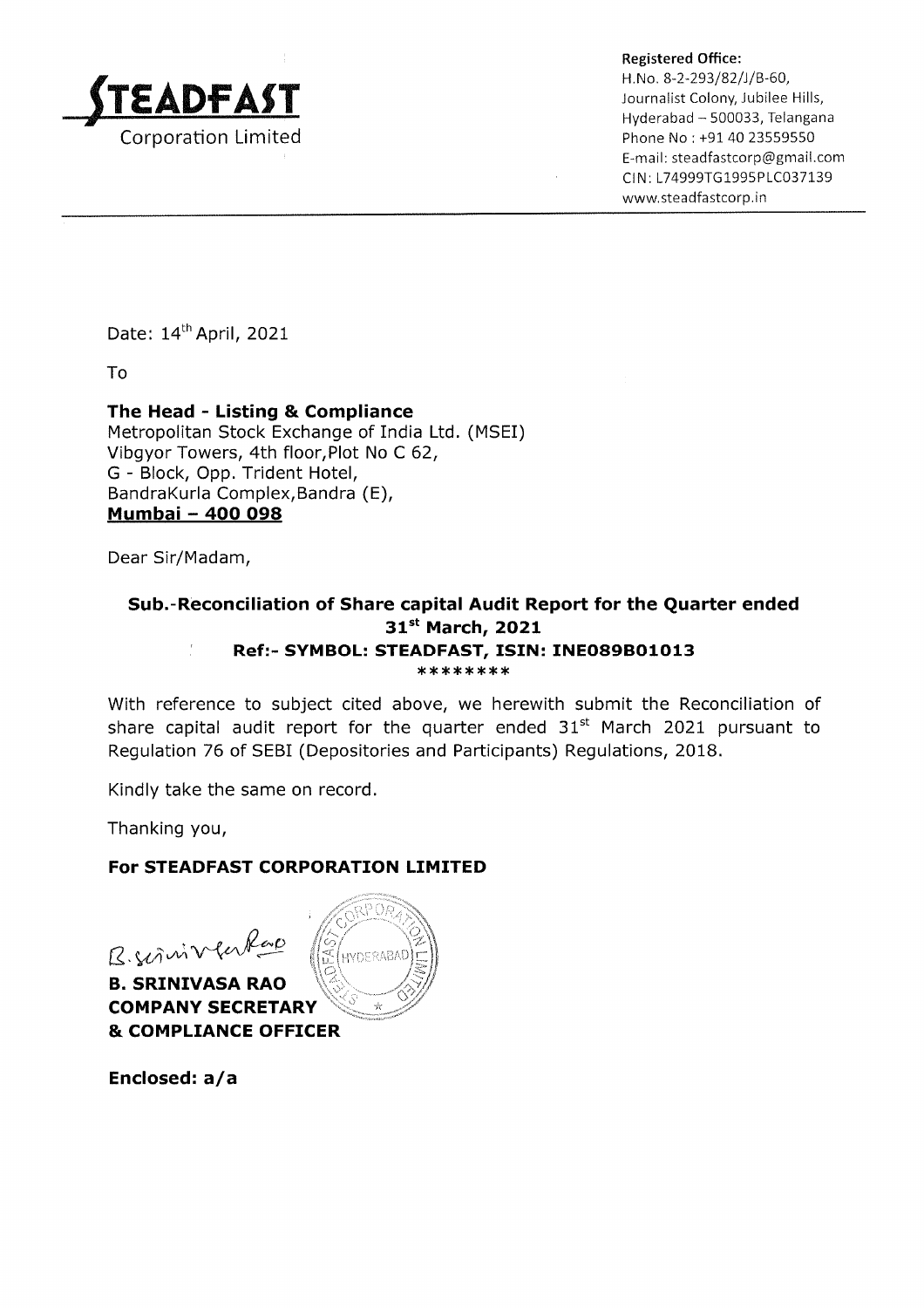|                    | <b>MSELLTD</b>                  |                                     |
|--------------------|---------------------------------|-------------------------------------|
|                    | ACKNOWLEDGEMENT                 |                                     |
| Acknowledgement No | : 1404202111375655              | Date & Time: 14/04/2021 11:37:56 AM |
| Symbol             | $\therefore$ STEADFAST          |                                     |
| <b>Entity Name</b> | : STEADFAST CORPORATION LIMITED |                                     |
| Compliance Type    | $\colon$ (SEBI-DP Reg.55A)      |                                     |
| Quarter / Period   | $\div$ 31/03/2021               |                                     |
| Mode               | E-Filing                        |                                     |

 $\label{eq:2.1} \frac{1}{\sqrt{2}}\int_{\mathbb{R}^3}\frac{1}{\sqrt{2}}\left(\frac{1}{\sqrt{2}}\right)^2\frac{1}{\sqrt{2}}\left(\frac{1}{\sqrt{2}}\right)^2\frac{1}{\sqrt{2}}\left(\frac{1}{\sqrt{2}}\right)^2\frac{1}{\sqrt{2}}\left(\frac{1}{\sqrt{2}}\right)^2.$ 

 $\hat{\mathcal{X}}$  $\frac{1}{2}$ 

 $\label{eq:1} \frac{1}{2} \sum_{i=1}^n \frac{1}{2} \sum_{j=1}^n \frac{1}{2} \sum_{j=1}^n \frac{1}{2} \sum_{j=1}^n \frac{1}{2} \sum_{j=1}^n \frac{1}{2} \sum_{j=1}^n \frac{1}{2} \sum_{j=1}^n \frac{1}{2} \sum_{j=1}^n \frac{1}{2} \sum_{j=1}^n \frac{1}{2} \sum_{j=1}^n \frac{1}{2} \sum_{j=1}^n \frac{1}{2} \sum_{j=1}^n \frac{1}{2} \sum_{j=1}^n \frac{1}{$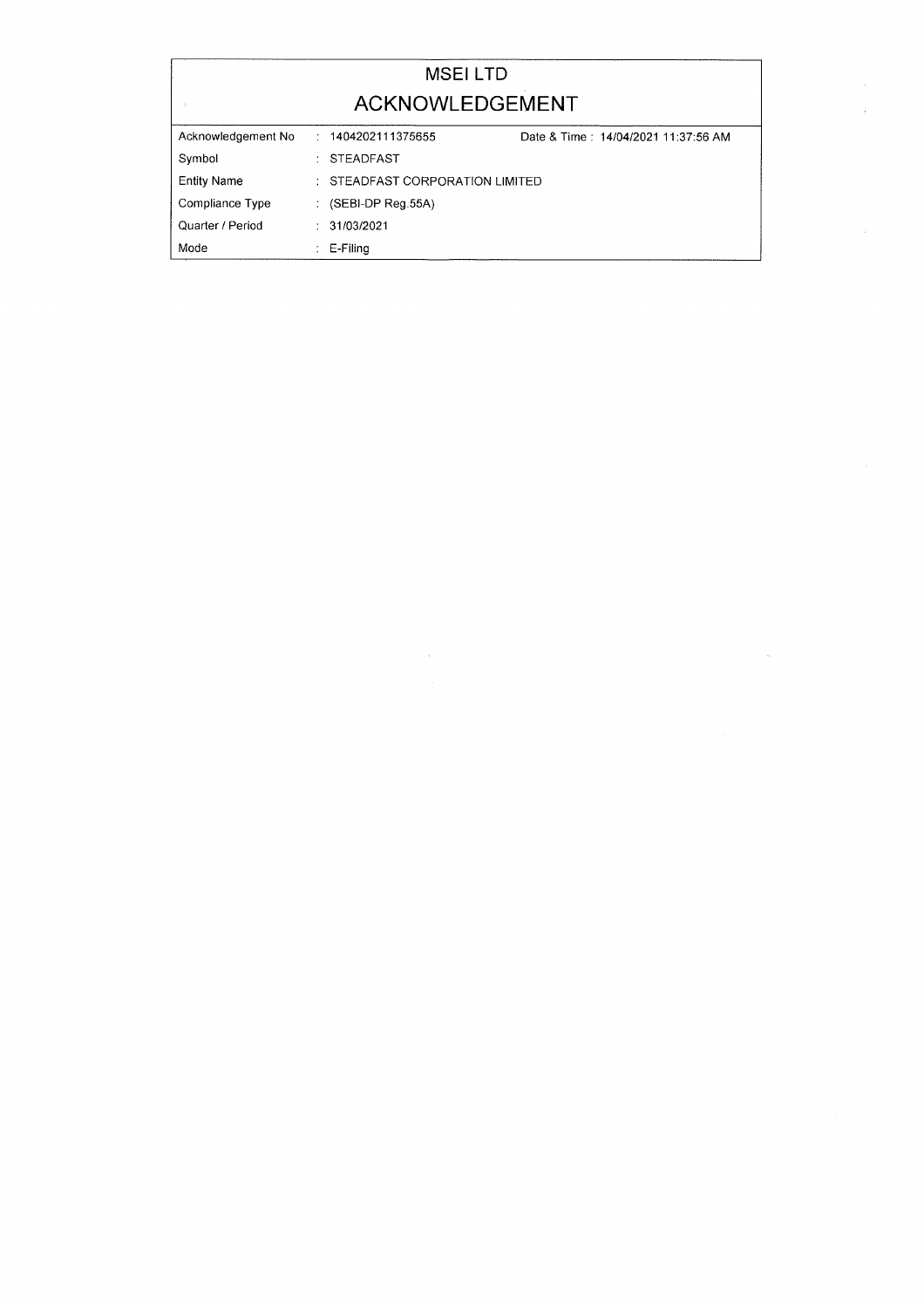V. BHASKARA RAO & CO.<br>COMPANY SECRETARIES

6-2-1085/B, Flat No. 105, Badam Sohana Apartments. Beside Dega Tower, Raj Bhavan Road, Somajiguda, Hyderabad - 500 082. Office: 93923 69579 Mobile: 93923 99570 E-mail: bhaskararaoandco@gmail.com

# **RECONCILIATION OF SHARE CAPITAL AUDIT**

|    | For Period Ended                                                              | 31 <sup>st</sup> March, 2021                                                                   |
|----|-------------------------------------------------------------------------------|------------------------------------------------------------------------------------------------|
| 2. | <b>ISIN</b>                                                                   | INE089B01013                                                                                   |
| З. | Face Value                                                                    | Rs. 10/-                                                                                       |
| 4. | Name of the Company                                                           | <b>Steadfast Corporation Limited</b>                                                           |
| 5. | <b>Registered Office Address</b>                                              | H.No.8-2-293/82/J/B-60, Journalist Colony,<br>Jubilee Hills, Hyderabad-500 033 Telangana       |
|    | 6. Correspondence Address                                                     | H.No.8-2-293/82/J/B-60,<br>Journalist<br>Colony,<br>Jubilee Hills, Hyderabad-500 033 Telangana |
|    | 7. Telephone No.<br>Fax Nos.                                                  | (040) 23559550<br>(040) 23559550                                                               |
|    | 8. Email address                                                              | steadfastcorp@gmail.com                                                                        |
|    | 9. Names of the Stock Exchanges where<br>the company's securities are listed. | Metropolitan Stock Exchange of India Limited<br>(MSEI)                                         |
|    |                                                                               |                                                                                                |

|                                            | <b>Number of Shares</b> | % of Total Issued<br>Capital |
|--------------------------------------------|-------------------------|------------------------------|
| 10. Issued Capital                         | 7131000                 | 100.00                       |
| 11. Listed Capital MSEI Limited            | 7131000                 | 100.00                       |
| 12. Held in Dematerialization Form in CDSL | 1512777                 | 21.21                        |
| 13. Held in Dematerialization Form in NSDL | 5293000                 | 74.23                        |
| 14. Physical                               | 325223                  |                              |
| 15. Total No. of Shares (12+13+14)         | 7131000                 | 4.56<br>100.00               |
| 16. Reasons for Differences, if any        | <b>NIL</b>              |                              |

17. Certifying the Details of Changes in Share Capital during the quarter under consideration as per the table below:

| Partic<br>ul<br>ar<br>s | No. of Shares<br>ΝA | Applied/Not <sup>1</sup><br>Applied for<br>listing | . Listed on Stock<br><b>Exchanges</b><br>(Specify Names) | Whether<br>intimate<br>d to<br>CDSL | Whether<br>intimated<br>to NSDL | iln Prin. Appr.<br>Pending for<br>SE (Specify<br>Names) |
|-------------------------|---------------------|----------------------------------------------------|----------------------------------------------------------|-------------------------------------|---------------------------------|---------------------------------------------------------|
|                         |                     |                                                    |                                                          | <b>NA</b>                           |                                 | -NA-                                                    |

18. Register of Members is Updated (Yes / No) If not, updated up to which date

Yes **NA** 

19. Reference of previous quarter with regard to excess dematerialized shares, if any

**NA** 

20. Has the Company resolved the matter mentioned in point no.19 above in the current quarter? If  $N A$